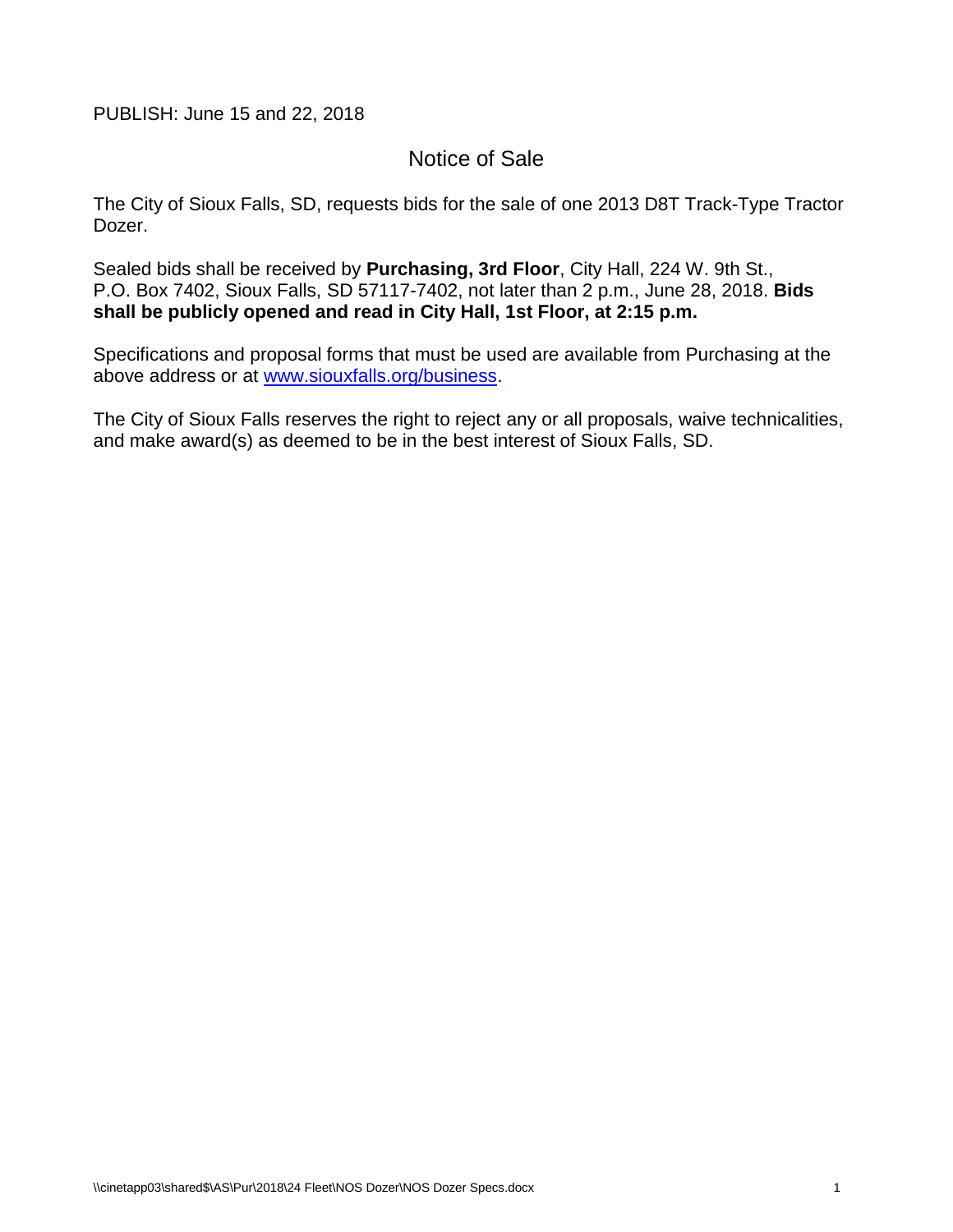# **Notice of Sale**

## **Description:**

The City of Sioux Falls is having a surplus sale for one 2013 D8T Track-Type Tractor Dozer.

## **Condition:**

The general condition of the equipment is in good condition (see pictures for more details). The equipment was regularly maintained by the dealer, Butler Machinery, which may provide maintenance records upon request. The hour meter currently reads 10,080 hours.

#### **Location:**

To arrange an appointment to see the 2013 D8T Track-Type Tractor Dozer, please contact Don Kuper at the Sioux Falls Regional Sanitary Landfill at 605-367-8163 or [dkuper@siouxfalls.org.](mailto:dkuper@siouxfalls.org)

#### **Bid Award:**

The sale of the 2013 D8T Track-Type Tractor Dozer will be awarded to the highest bidder. It will be the awarded bidder's responsibility to coordinate the pickup and transportation by Friday, July 6, 2018.

The City of Sioux Falls reserves the right to reject all or any bids, waive technicalities, and make award(s) as deemed to be in the best interest of Sioux Falls, SD.

# **Method of Payment:**

Each sealed bid must include payment that can be a certified check, cashier's check, money order, or bid or performance bond (if applicable) in the amount of the bid payable to the City of Sioux Falls. **No personal checks or company checks will be accepted**. If approved payment is not included with the bid, the bid will be considered nonresponsive and will not be accepted. The City will then award to the next highest bidder.

Payments will be returned 30 days from the date of award to all nonsuccessful bidders.

All sales are final, and all items are sold **as is**. The City does not warrant the condition of the item.

The dozer must be picked up by July 6, 2018. If the dozer is not picked up, the dozer will be awarded to the next highest bidder.

# **Questions:**

Any questions regarding this invitation to the bid shall be directed to Ken Gratz, City of Sioux Falls Business Analyst, 605-367-8839, or email at [kgratz@siouxfalls.org](mailto:kgratz@siouxfalls.org)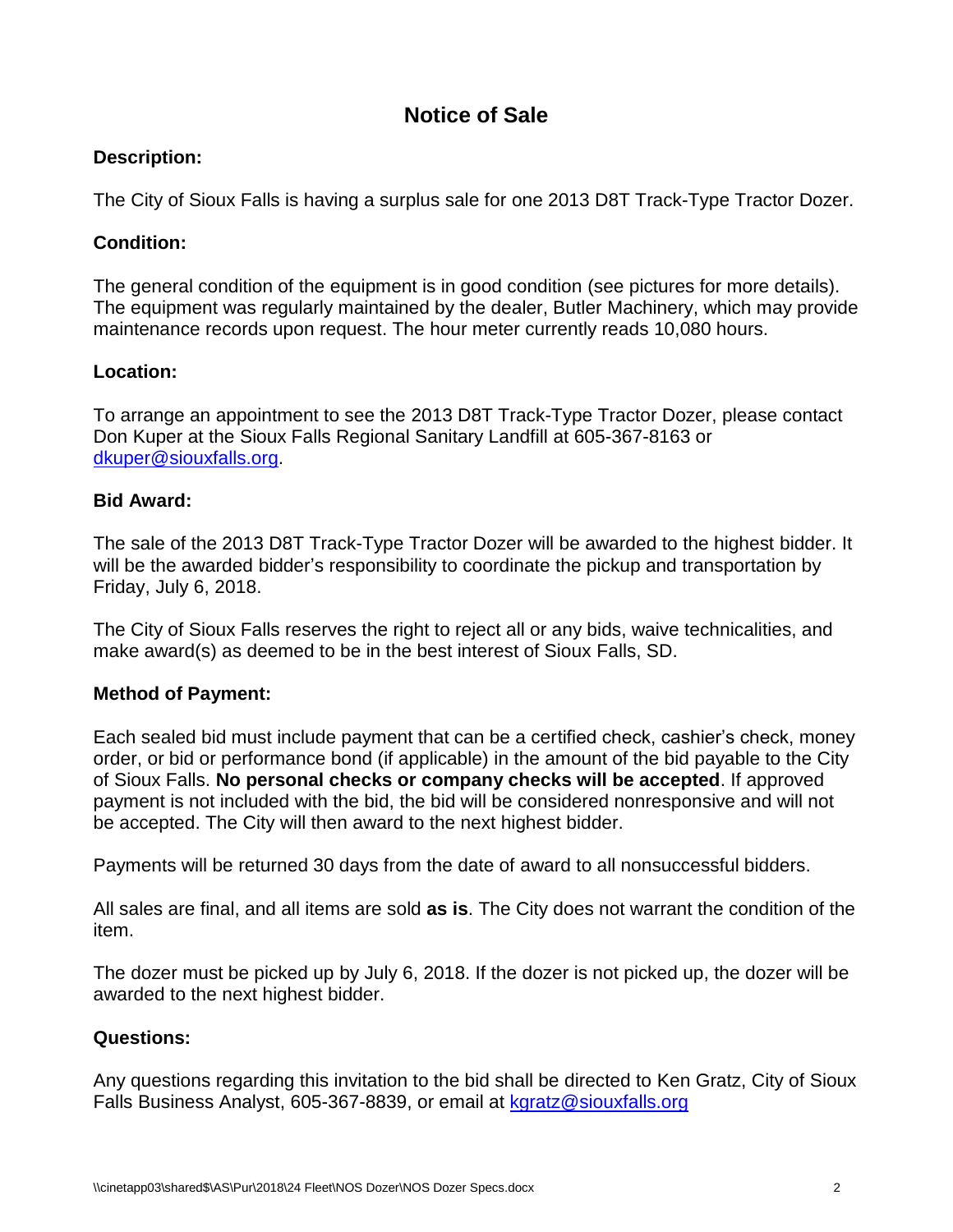## **Pictures:**

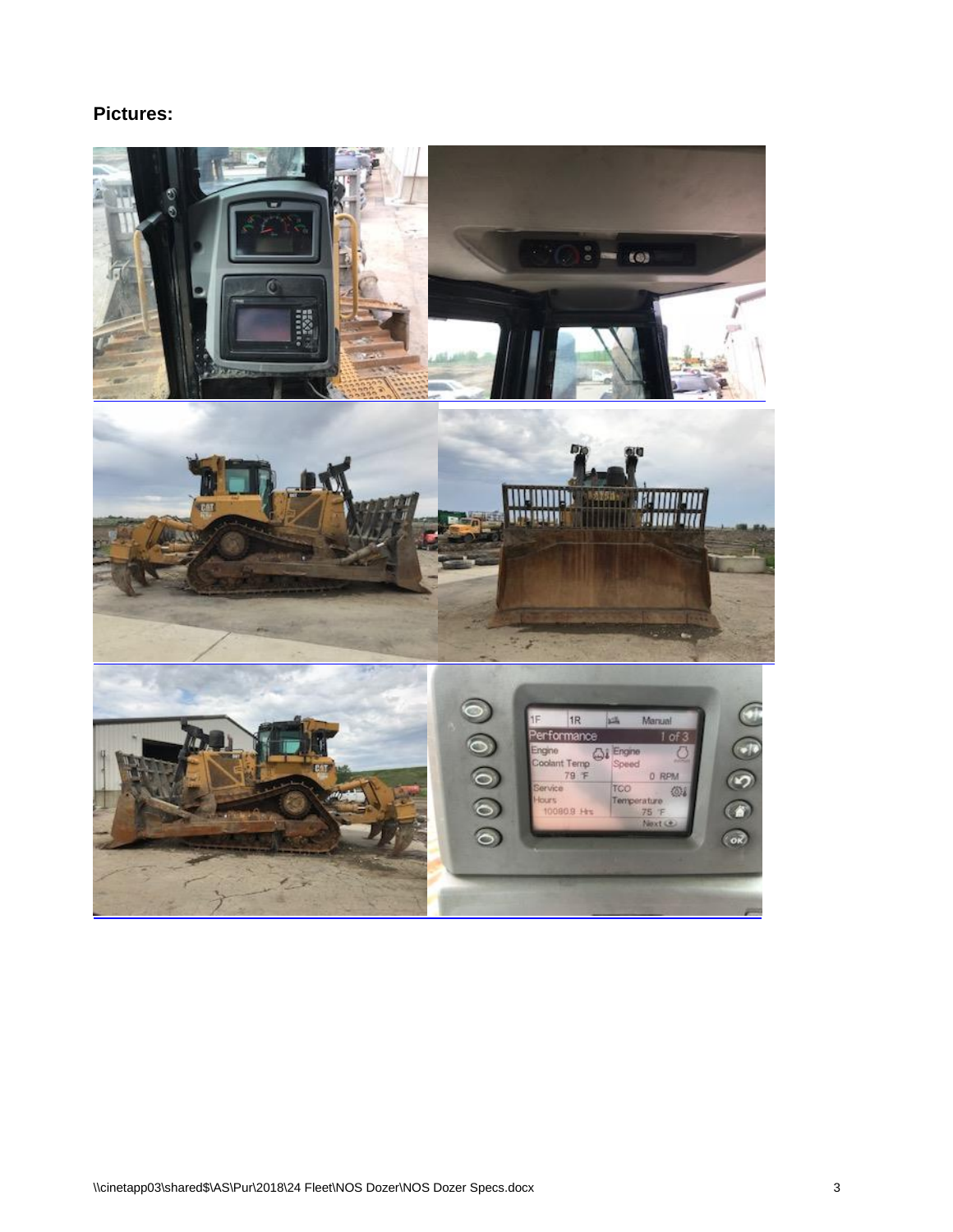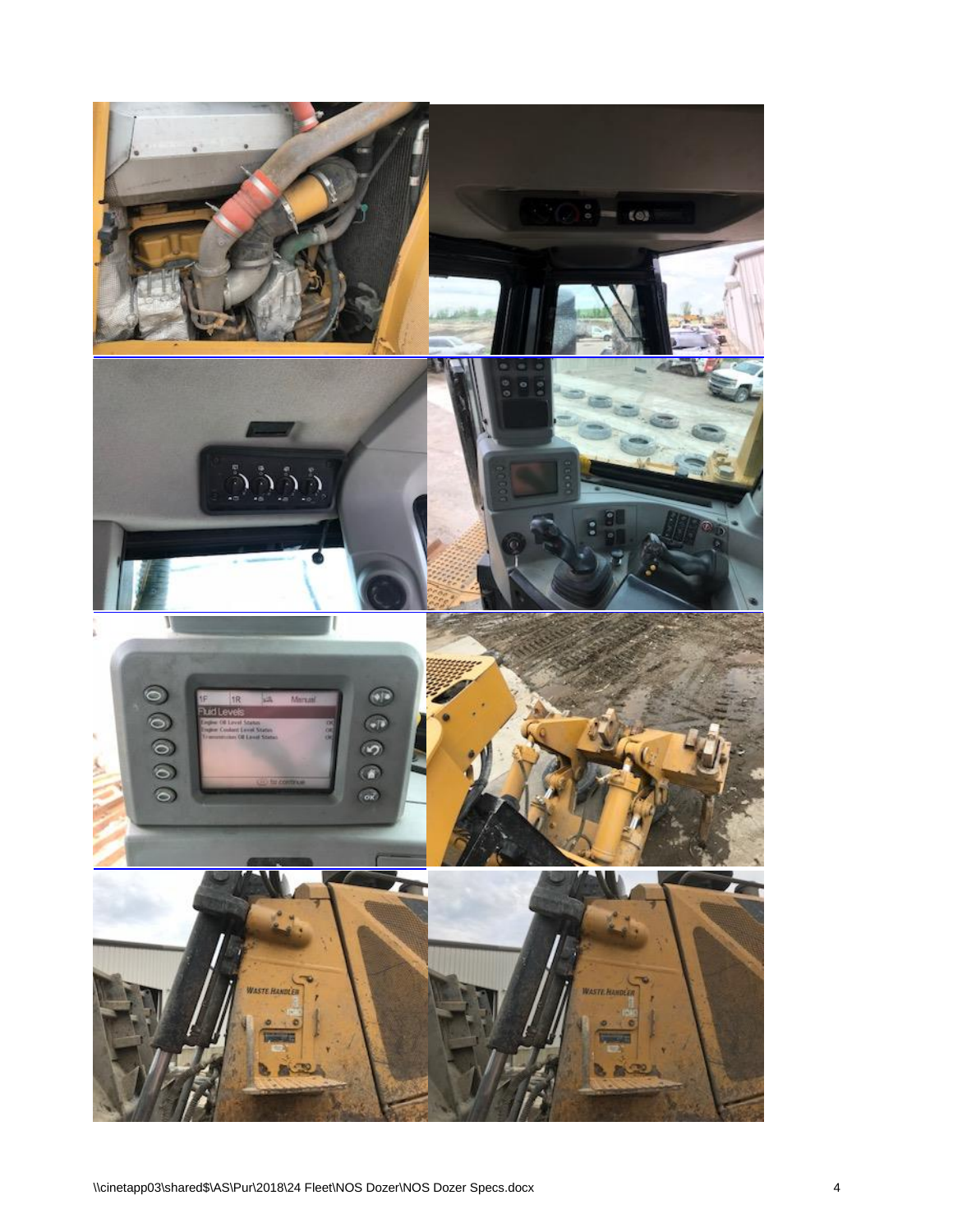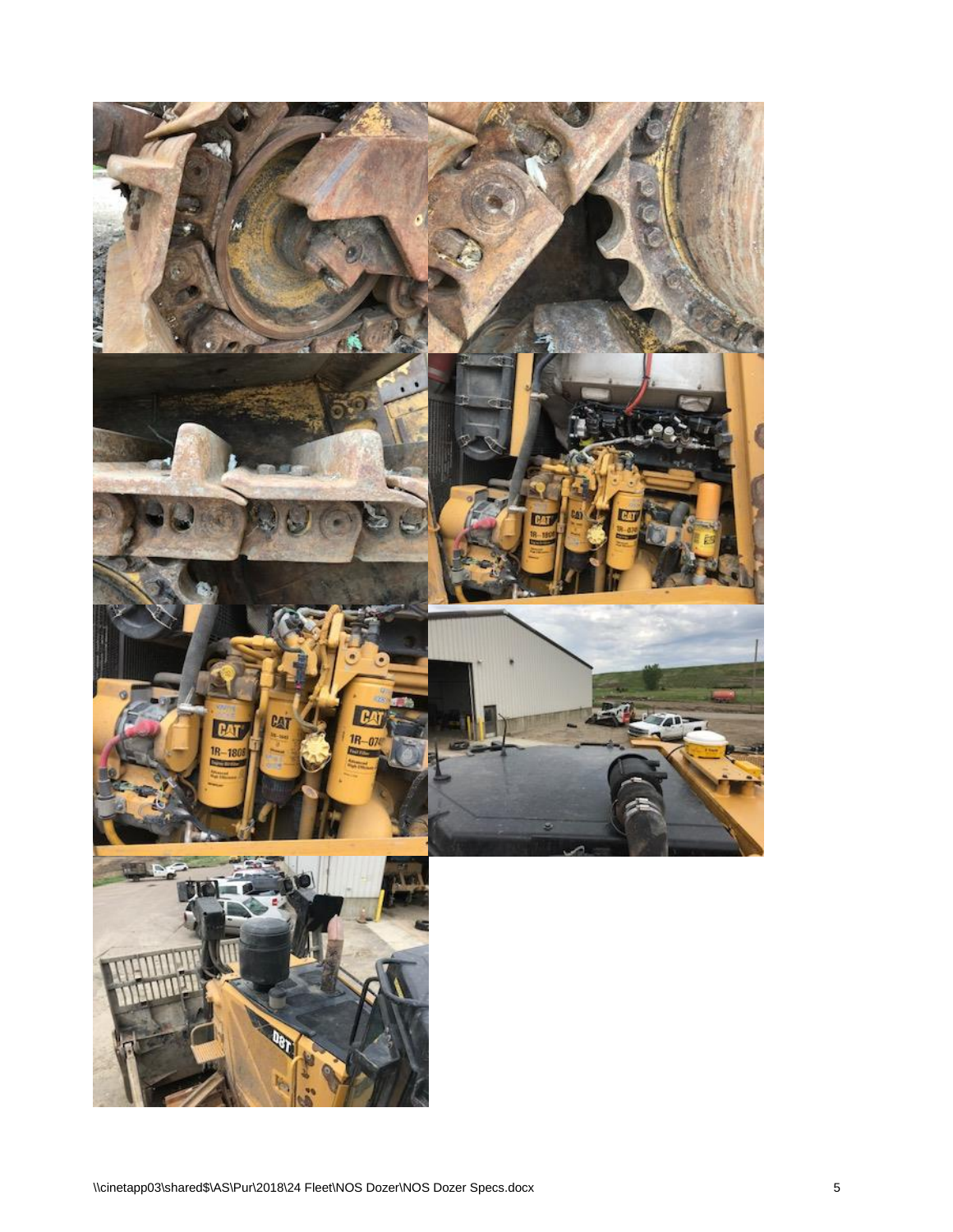